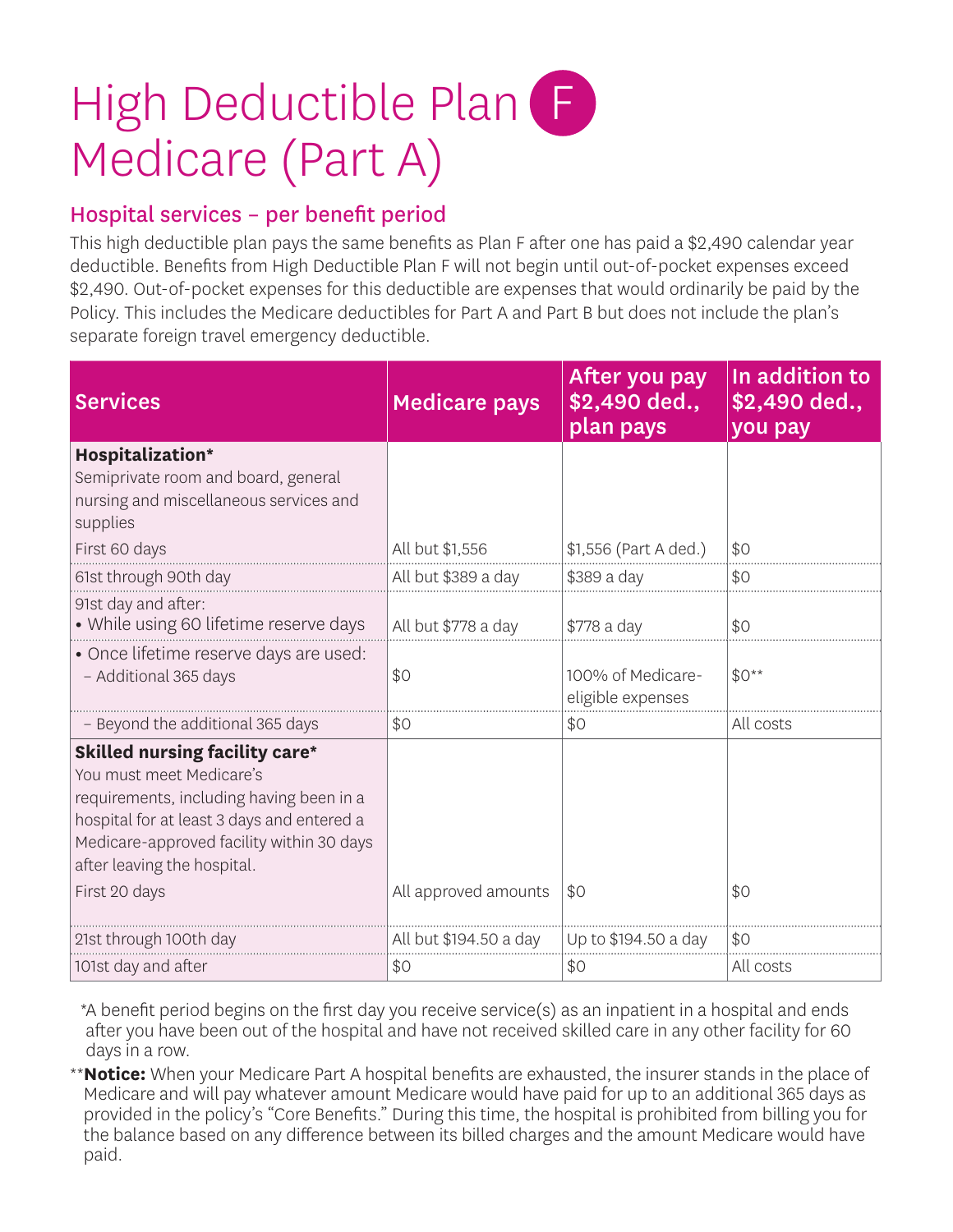| <b>Services</b>                    | <b>Medicare pays</b> | After you pay<br>\$2,490 ded.,<br>plan pays | In addition to<br>\$2,490 ded.,<br>you pay |
|------------------------------------|----------------------|---------------------------------------------|--------------------------------------------|
| <b>Blood</b>                       |                      |                                             |                                            |
| First 3 pints                      | \$0                  | 3 pints                                     | \$0                                        |
| Additional amounts                 | 100%                 | \$0                                         | \$0                                        |
| <b>Hospice care</b>                |                      |                                             |                                            |
| You must meet Medicare's           | All but very limited | Medicare                                    | \$0                                        |
| requirements, including a doctor's | copayment/coinsur-   | copayment/                                  |                                            |
| certification of terminal illness. | ance for outpatient  | coinsurance                                 |                                            |
|                                    | drugs and inpatient  |                                             |                                            |
|                                    | respite care         |                                             |                                            |

\* A benefit period begins on the first day you receive service(s) as an inpatient in a hospital and ends after you have been out of the hospital and have not received skilled care in any other facility for 60 days in a row.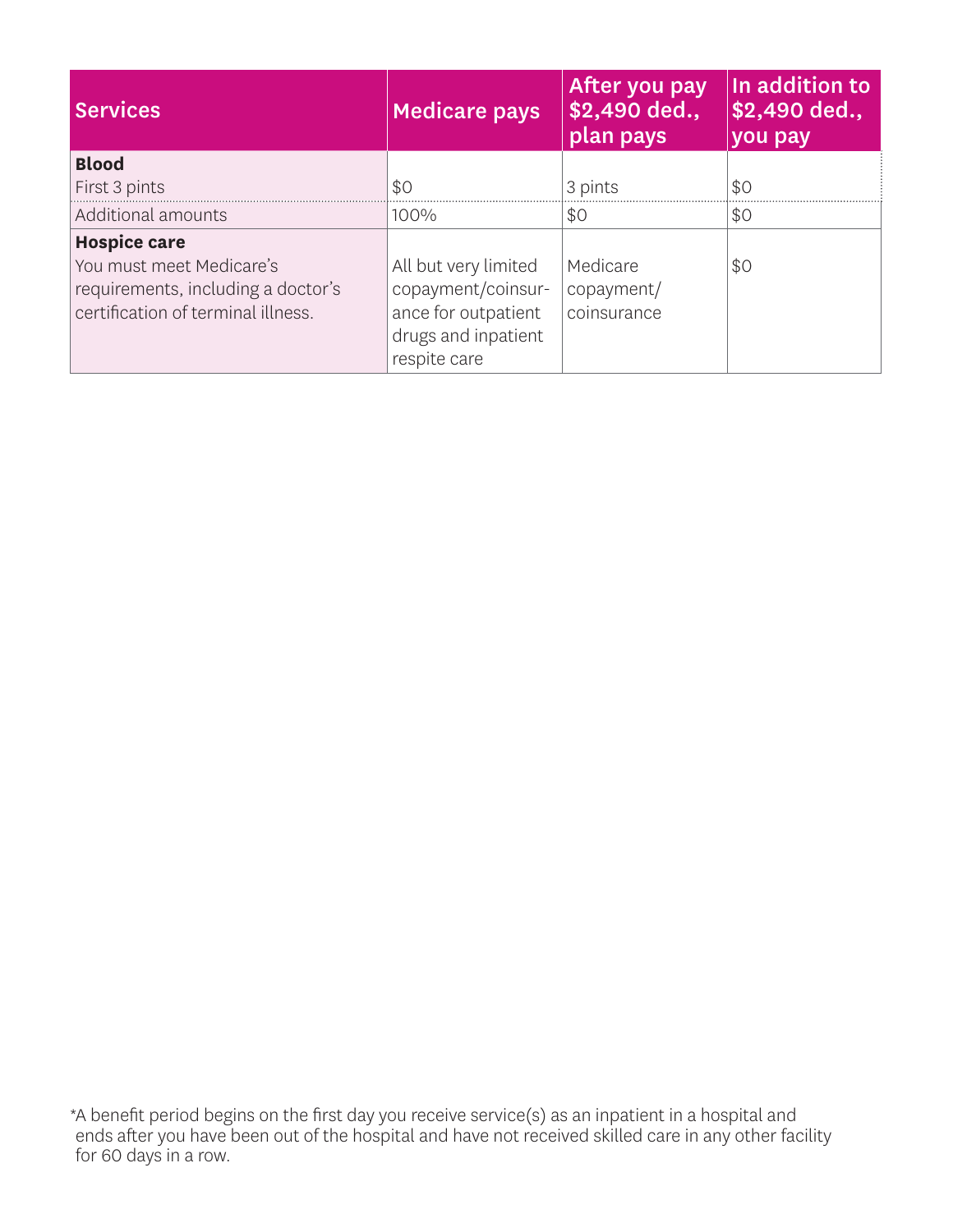## High Deductible Plan F Medicare (Part B)

#### Medical services – per calendar year

This high deductible plan pays the same benefits as Plan F after one has paid a \$2,490 calendar year deductible. Benefits from High Deductible Plan F will not begin until out-of-pocket expenses exceed \$2,490. Out-of-pocket expenses for this deductible are expenses that would ordinarily be paid by the Policy. This includes the Medicare deductibles for Part A and Part B but does not include the plan's separate foreign travel emergency deductible.

| <b>Services</b>                                                                                                                                                                                                                                                                      | <b>Medicare</b><br>pays | After you pay<br>\$2,490 ded.,<br>plan pays | In addition to<br>\$2,490 ded.,<br>you pay |
|--------------------------------------------------------------------------------------------------------------------------------------------------------------------------------------------------------------------------------------------------------------------------------------|-------------------------|---------------------------------------------|--------------------------------------------|
| <b>Medical expenses -</b><br>in or out of the hospital and<br>outpatient hospital treatment, such<br>as doctor's services, inpatient and<br>outpatient medical and surgical services<br>and supplies, physical and speech<br>therapy, diagnostic tests, durable<br>medical equipment |                         |                                             |                                            |
| First \$233 of Medicare-approved<br>amounts*                                                                                                                                                                                                                                         | \$0                     | \$233 (Part B ded.)                         | \$0                                        |
| Remainder of Medicare-approved<br>amounts                                                                                                                                                                                                                                            | Generally 80%           | Generally 20%                               | \$0                                        |
| Part B excess charges (above Medi-<br>care-approved amounts)                                                                                                                                                                                                                         | \$0                     | 100%                                        | \$0                                        |
| <b>Blood</b><br>First 3 pints                                                                                                                                                                                                                                                        | \$0                     | All costs                                   | \$0                                        |
| Next \$233 of Medicare-approved<br>amounts*                                                                                                                                                                                                                                          | \$0                     | \$233 (Part B ded.)                         | \$0                                        |
| Remainder of Medicare-approved<br>amounts                                                                                                                                                                                                                                            | 80%                     | 20%                                         | \$0                                        |

\* Once you have been billed \$233 of Medicare-approved amounts for covered services (which are noted with an asterisk), your Part B deductible will have been met for the calendar year.